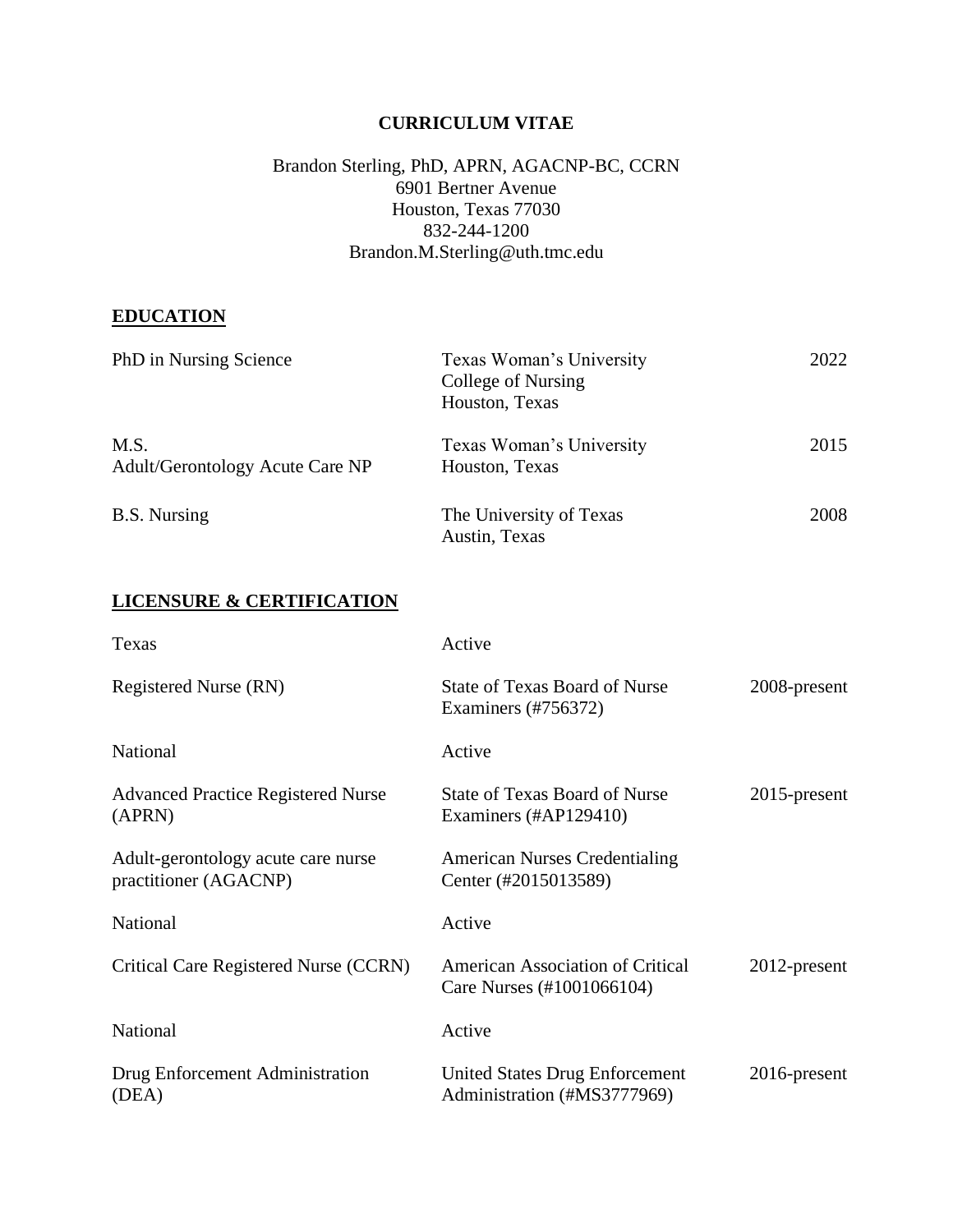| <b>National</b>                                    | Active                            |                 |
|----------------------------------------------------|-----------------------------------|-----------------|
| <b>Fundamental Critical Care Support</b><br>(FCCS) | Society of Critical Care Medicine | $2016$ -present |
| <b>National</b>                                    | Active                            |                 |
| Advanced Cardiac Life Support (ACLS)               | <b>American Heart Association</b> | 2010-present    |
| <b>National</b>                                    | Active                            |                 |
| Basic Life Support (BLS)                           | <b>American Heart Association</b> | 2006-present    |
| DDAEEGGIANAL MEDICAL EVDEDIEMAE                    |                                   |                 |

## **PROFESSIONAL MEDICAL EXPERIENCE**

| <b>Seton Family of Hospitals</b><br><b>Nursing</b><br>Austin, Texas                                                               | <b>Patient Care Assistant</b>                  | 2006-2008              |
|-----------------------------------------------------------------------------------------------------------------------------------|------------------------------------------------|------------------------|
| St. Luke's Episcopal Hospital<br>Department of Nursing<br>Cooley 6A<br>Houston, Texas                                             | <b>Registered Nurse</b><br><b>Charge Nurse</b> | 2008-2013<br>2009-2013 |
| <b>American Mobile Travel Company</b><br>San Diego, California                                                                    | <b>Registered Nurse</b>                        | 2009                   |
| <b>Ben Taub General Hospital</b>                                                                                                  | Nurse Clinician II                             | 2013-2015              |
| Coronary Care Unit                                                                                                                | Nurse Clinician IV                             | 2015                   |
| Houston, Texas                                                                                                                    | <b>Charge Nurse</b>                            | 2015-2015              |
| University of Texas MD Anderson<br><b>Cancer Center</b><br><b>Critical Care Medicine</b><br>Division of Surgery<br>Houston, Texas | <b>Nurse Practitioner</b>                      | 2018-2021              |
| University of Texas MD Anderson<br><b>Cancer Center</b><br>Department of Urology<br>Division of Surgery<br>Houston, Texas         | <b>Nurse Practitioner</b>                      | $2015$ -present        |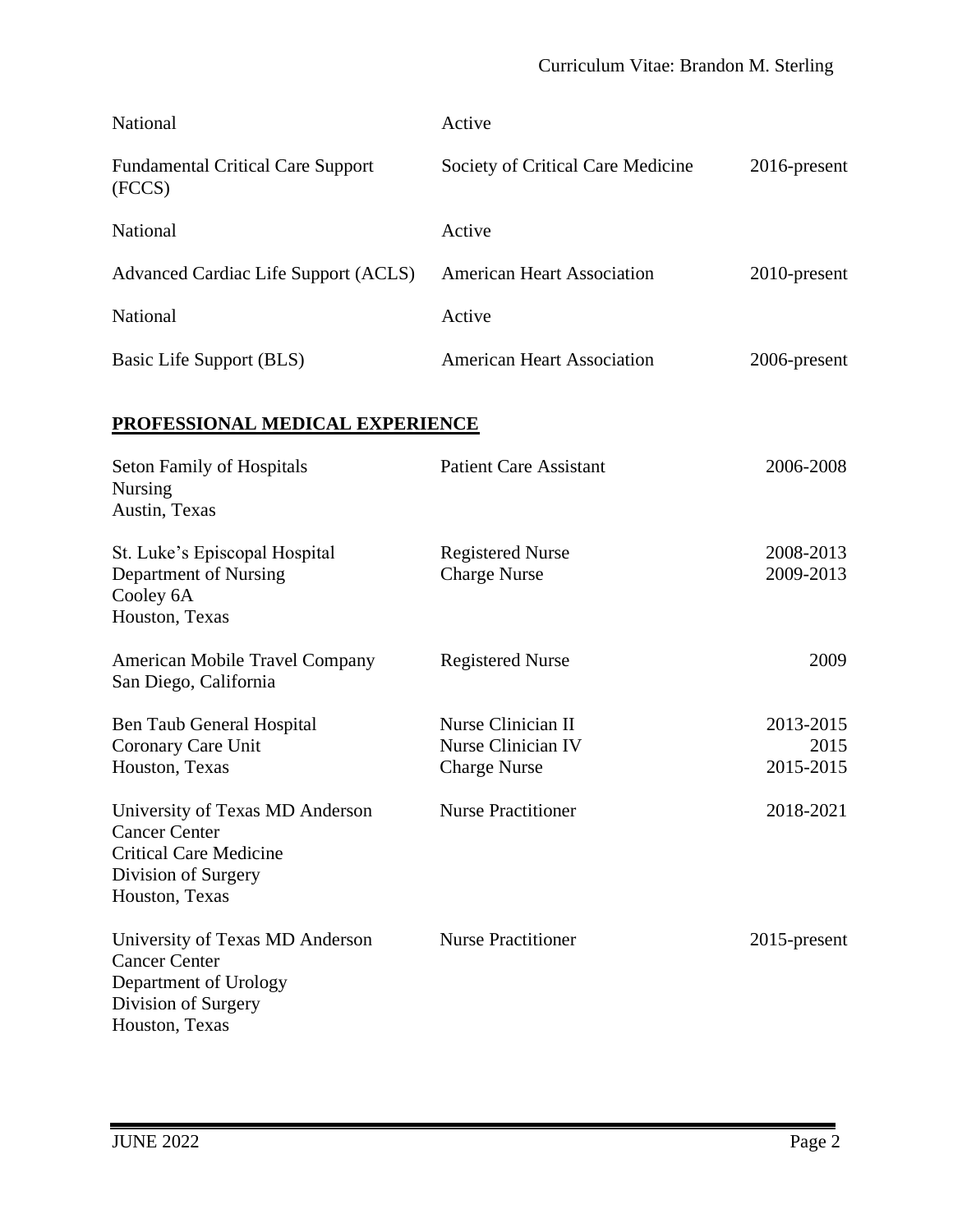## **HONORS AND AWARDS**

| <b>Texas Society of Critical Care</b><br>Medicine<br>Houston, Texas | 2020 Excellence in Service Award<br>for Clinical Practice | 2021 |
|---------------------------------------------------------------------|-----------------------------------------------------------|------|
| <b>Texas Society of Critical Care</b><br>Medicine<br>Houston, Texas | Professional Development Award                            | 2021 |

## **GRANTS**

Principle investigator. *The Experience of Cystectomy Caregivers in an Enhanced Recovery Program.* Sigma Theta Tau International (STTI) Beta Beta Chapter. Total: 1,000\$ 2020

## **PUBLICATIONS**

#### Peer Reviewed Publications:

Kukreja, J. B., Qiuling, S., Chang, C. M., Seif, M. A., **Sterling, B. M**., Ting-Yu, C., & ... Wang,

X. S. (2018). Patient-Reported Outcomes Are Associated With Enhanced Recovery

Status in Patients With Bladder Cancer Undergoing Radical Cystectomy. Surgical

Innovation, 25(3), 242-250. doi:10.1177/1553350618764218

## Book Chapters:

Sterling, B., Reddy, D. R., & Chery, L. (2019). Perioperative Management of Patients

Undergoing Radical Cystectomy. In J. L. Nates & K. J. Price (Eds.), *Oncologic Critical* 

*Care* (pp. 1–12). Cham: Springer International Publishing. https://doi.org/10.1007/978-3-

319-74698-2\_203-1

## **PRESENTATIONS**

## **National**

Brandon Sterling, (6/28/15), DRESS: More than a simple rash, AANP National Conference, New Orleans, Louisiana, Presenter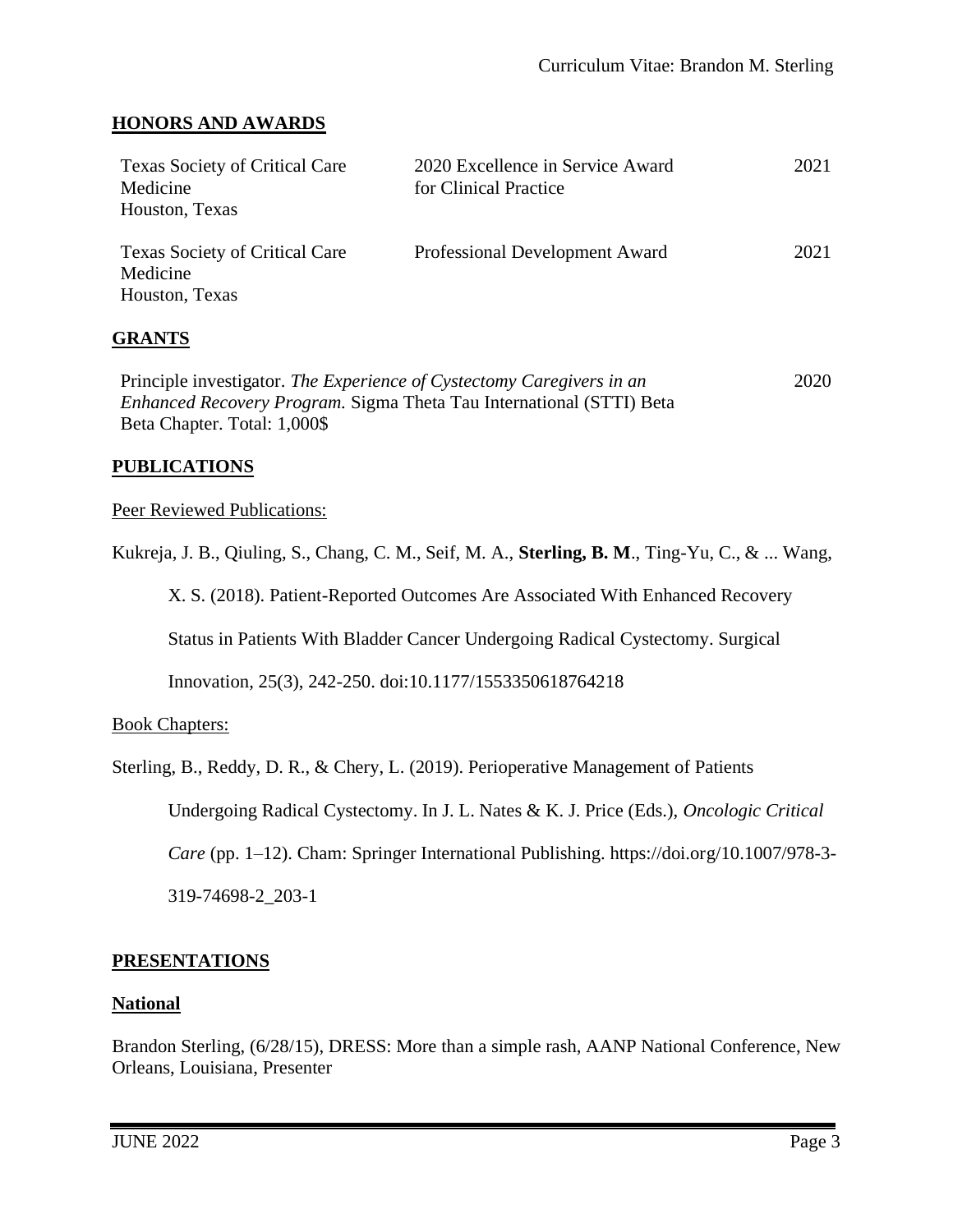Brandon Sterling, (5/18/18), Enhanced Recovery After Cystectomy with Urinary Diversion: From the Front Lines, American Urological Association Annual Conference, San Francisco, California, Presenter

## **State**

Brandon Sterling, Jen Smalley, Megan Ostrum (10/8/2021), Multidisciplinary Care Adaptations During a Crisis, Texas Society of Critical Care Medicine Annual Symposium, Virtual

## **Local**

Brandon Sterling, (3/29/2022), The Experience of Cystectomy Caregivers in an Enhanced Recovery Program, Houston Texas, Presenter

Brandon Sterling, (11/5/2021), Navigating Urology, MD Anderson Cancer Center, Houston, Texas, Presenter

Brandon Sterling, (7/26/15), Heart failure: Measuring the risk of readmission, Texas Woman's University, Houston, Texas, Presenter

Brandon Sterling, Mohammad Seif, (2/13/16), Psychosocial effects of cystectomies in bladder cancer patients measured by the MD Anderson Symptoms Index, Fifth State of the Science Cancer Survivorship Research Symposium, Houston, Texas, Poster

Brandon Sterling, (10/14/16), Optimized surgical journey after radical cystectomy, Genitourinary Lecture Series: MD Anderson Cancer Center, Houston, Texas, Presenter

Brandon Sterling, (9/17/17), Enhanced recovery after cystectomy: Tales from the frontlines, The Leo and Anne Albert Institute for Bladder Cancer Care and Research 4<sup>th</sup> Annual Symposium, Houston, Texas, Presenter

Brandon Sterling, (3/16/18), Urinary diversions after radical cystectomy, Genitourinary Lecture Series: MD Anderson Cancer Center, Houston, Texas, Presenter

Brandon Sterling, (6/12/19), Exploring Nursing Scholarship: Portfolio Presentation, Texas Woman's University, Houston, Texas, Presenter

Brandon Sterling, (1/20/2020), Enhancing Urology Surgery Education in Cystectomy and Nephrology, MD Anderson Cancer Center, Global Enhanced Recovery Symposium, Houston, Texas, Poster

Brandon Sterling, (10/2/2021), Enhancing Urology Surgery Education in Cystectomy and Nephrology, Texas Woman's University College of Nursing, Houston, Texas, Poster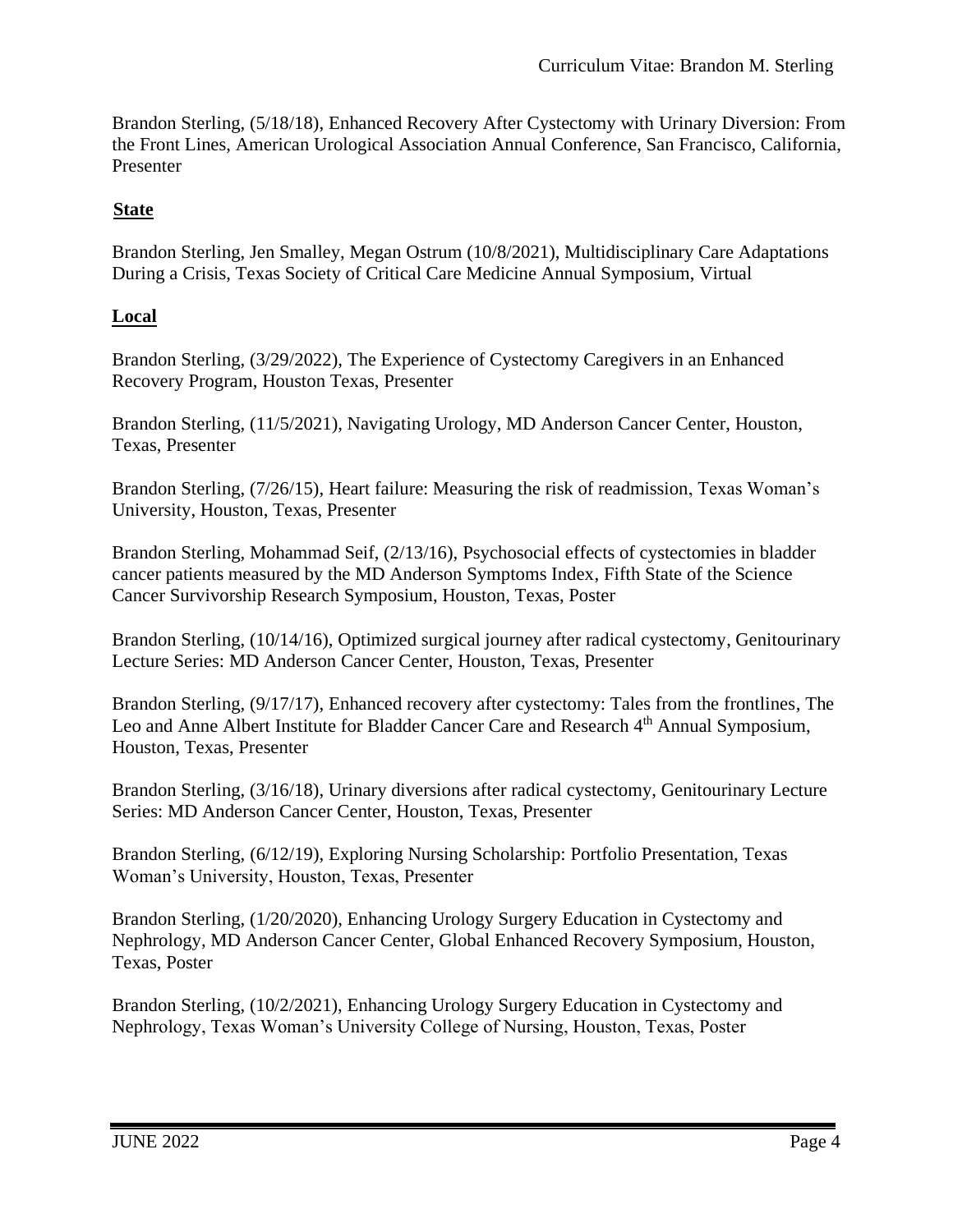# **PROFESSIONAL SERVICE**

# **Professional Service**

| Society of Critical Care Medicine-Texas Chapter                                                | <b>Board of Directors</b>      | 2021-Present    |
|------------------------------------------------------------------------------------------------|--------------------------------|-----------------|
| Society of Critical Care Medicine- Texas Chapter                                               | <b>Communications Director</b> | 2012-2014       |
| Society of Critical Care Medicine-Texas Chapter                                                | <b>Website Director</b>        | 2016-2017       |
| <b>Professional Memberships</b>                                                                |                                |                 |
| Texas Society of Critical Care Medicine                                                        |                                | 2010-Present    |
| <b>American Association of Critical-Care Nurses</b>                                            |                                | 2012-Present    |
| Sigma Theta Tau (Beta Beta Chapter)                                                            |                                | 2014-Present    |
| <b>Houston Area Nurse Practitioners</b>                                                        |                                | 2014-Present    |
| <b>American Association of Nurse Practitioners</b>                                             |                                | 2014-Present    |
| <b>Institutional Committee Activities</b>                                                      |                                |                 |
| Ben Taub General Hospital<br>Houston, Texas                                                    |                                |                 |
| <b>Unit Shared Governance</b>                                                                  | Chair                          | 2013-2015       |
| <b>Hospital Share Governance</b>                                                               | Member                         | 2014-2015       |
| University of Texas MD Anderson Cancer Center<br><b>Genitourinary Center</b><br>Houston, Texas |                                |                 |
| <b>Advanced Practice Nurse Council</b>                                                         | Member                         | $2016$ -present |
| Multidisciplinary Innovation Team                                                              | Co-chair                       | 2017-2018       |
| <b>Advanced Practice Nurse Credentialing</b>                                                   | Member                         | 2018-present    |
| <b>Advanced Practice Nurse Preceptor Taskforce</b>                                             | Chair                          | 2018-2021       |
| <b>Advanced Directives Day Committee</b>                                                       | Creator/Member                 | 2019-2021       |